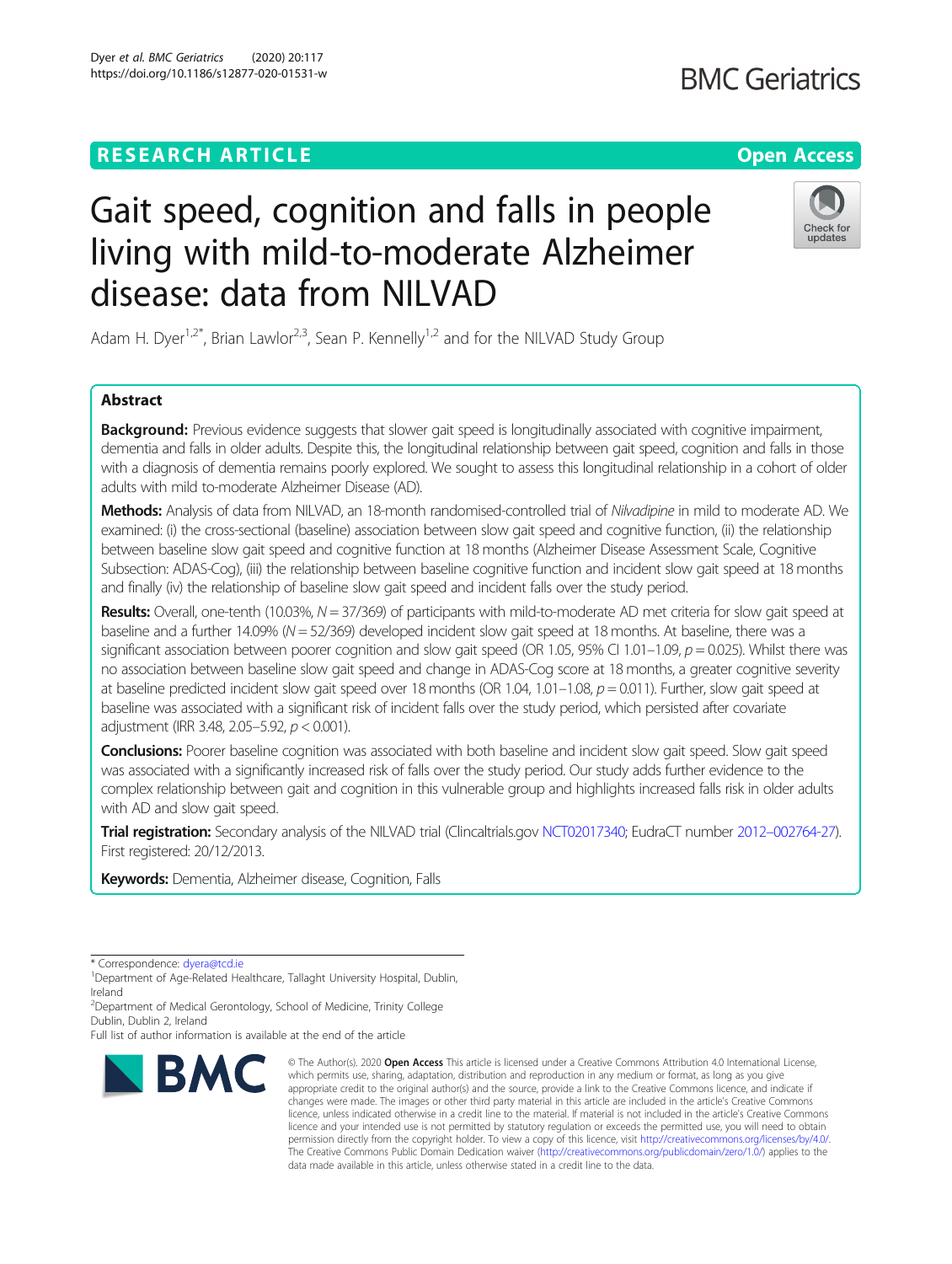## Background

Gait disorders affect a significant number of communitydwelling older adults and have recently been highlighted as a potential indicator of later cognitive decline. Gait disorders are believed to affect up to one third of older adults aged > 70 years and may be divided based on the particular sensorimotor deficit involved: (i) lower level gait disorders such as osteoarthritis, (ii) mid-level gait disorders which result from a focal neurological lesion such as that seen in Parkinson's Disease and (iii) higher level gait disorders with no demonstrable deficits in the pyramidal/extrapyramidal/sensory or cerebellar systems (and may be particularly related to cerebrovascular disease) [\[1](#page-8-0)–[3](#page-8-0)].

Not only does slow gait speed predict a decline in functional status, but has also been linked with adverse outcomes including mortality in older adults [\[4](#page-8-0)–[9](#page-8-0)]. Further, there is now a significant body of evidence linking slow gait speed, and in particular a decline in gait speed, with later risk of cognitive decline and dementia. For instance, in a recently published study from the English Longitudinal Study of Aging, both baseline gait speed and change in gait speed was associated with dementia risk over a follow up of  $> 10$  years [\[10\]](#page-8-0). This follows a large body of evidence indicating the strong relationship between slow gait speed and later cognitive decline [\[11](#page-8-0)-[16](#page-9-0)].

Whilst the evidence for the relationship between slow gait speed and later dementia risk is mounting, the relationship between gait speed and cognitive trajectories in those with Alzheimer Disease (AD) is less clear. Whilst a handful of studies have evaluated the association between gait speed and dementia in cross-section [[17](#page-9-0)–[19](#page-9-0)], longitudinal analyses are limited. A notable study has demonstrated a decline in gait speed associated with clinical progression in those with Mild Cognitive Impairment (MCI) [\[20](#page-9-0)]. In the only longitudinal study of gait speed in those with a diagnosis of dementia, baseline gait-speed was associated with a decline in verbal fluency over a 1 year period, but not in overall cognition [\[21](#page-9-0)]. Thus, whilst the cross-sectional relationship between gait and cognition in dementia has been demonstrated, the longitudinal relationship between slow gait speed and cognitive function in AD remains unclear.

There is a significant body of evidence reporting that older adults with a diagnosis of AD are at greater risk of falls than their age matched counterparts without dementia [\[22](#page-9-0)–[26](#page-9-0)]. The increased risk represents the interaction of several risk factors such as autonomic symptoms, physical activity profile, orthostatic hypotension and polypharmacy [\[24\]](#page-9-0). Several studies have reported associations between spatiotemporal gait parameters and falls risk in older adults with dementia [\[27\]](#page-9-0), however there are also conflicting results. Many studies have taken place in nursing home or long term care facilities and the association has been less-well explored in community dwelling older adults with a diagnosis of AD, particularly those with mild-to-moderate AD [[27](#page-9-0)]. Further, most studies on community dwelling older adults with AD have either occurred in cross-section or retrospectively with < 12 months follow up [\[27\]](#page-9-0).

Based on the above evidence and the known adverse effects experienced by those with slow gait speed, it follows that slow gait speed may be an indicator of which patients with AD are particularly vulnerable of further cognitive decline and adverse outcomes such as falls. In the current study, we aimed to assess the relationships between (i) baseline cognition and baseline slow gait speed in mild-moderate AD, (ii) baseline slow gait speed and cognitive decline at 18 months (iii) baseline cognitive impairment and incident slow gait speed at 18 months (decline in gait speed) and (iv) the longitudinal relationship between baseline slow gait speed and incident falls over 18 months in older adults with a diagnosis of mild-to moderate AD.

## **Methods**

## Setting

The current study was embedded within NILVAD, a randomised controlled trial of the antihypertensive Nilvadipine in mild-to-moderate Alzheimer Disease (AD). The trial's primary outcome of a therapeutic effect of Nilvadipine in mild/ moderate AD was not achieved. Briefly, participants were recruited from 23 centres in 9 European countries ([Clincaltrials.gov](http://clincaltrials.gov) NCT02017340; EudraCT number 2012–002764-27). The full trial protocol, the sub-study protocol in addition to the main trial results have been published elsewhere [\[28](#page-9-0)–[30\]](#page-9-0). Ethical approval for the trial was granted from the appropriate National Competent Authorities, Independent Ethics Committees and Institutional Review Boards for all study sites.

Participants once enrolled were randomized to either Nilvadapine 8 mg or placebo for the 18 month duration of the study.

## Inclusion/exclusion criteria

The inclusion/exclusion criteria for the NILVAD trial have been previously published [[28\]](#page-9-0). Of note, included participants were those aged > 50 years who met the National Institute of Neurological and Communicative Disorders and Stroke/Alzheimer's Disease Criteria: NINCDS-ADRDA for AD. Criteria for inclusion was a diagnosis of mild-to-moderate AD, defined as a Mini-Mental State (MMSE) Score between 12 and 26 at trial enrolment and a diagnosis of AD as per the NINCDS-ADRDA criteria. Further, those included had a Mini-Mental State (MMSE) Score between 12 and 26 at trial enrolment, meeting criteria for mild to moderate AD.

Relevant exclusion criteria to the current analysis include a comorbid neurological condition such as Parkinson's Disease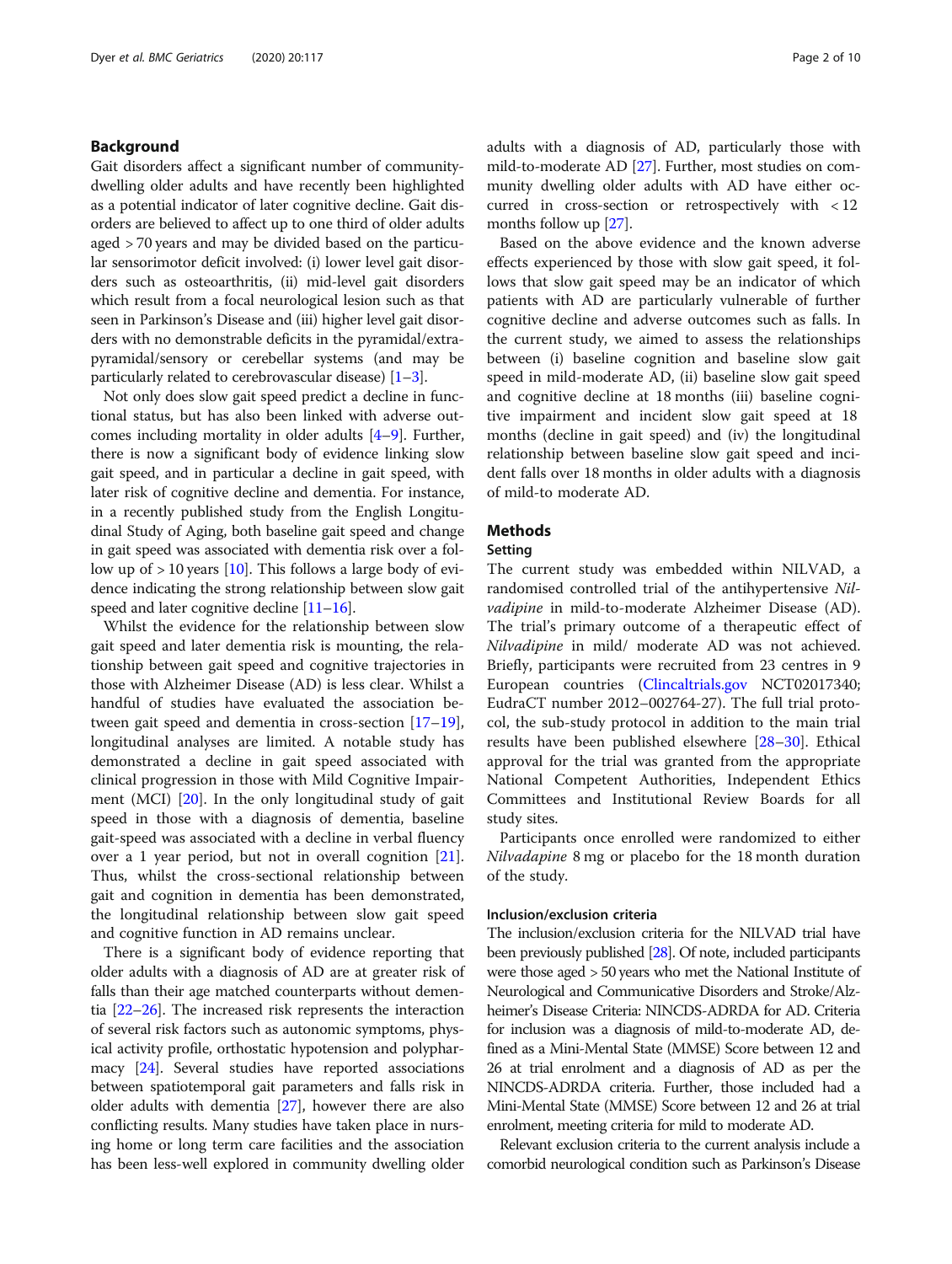or Huntington's Disease. Similarly, participants with a history of significant head trauma, known structural brain abnormalities or any other condition known to interfere with cognitive function were excluded. Patients meeting criteria for a substance use disorder were also excluded as were participants with significant cardiovascular disease. For full exclusion criteria, readers are directed to the initial trial protocol.

## Gait measurement

Gait speed was measured as part of the NILVAD frailty sub-study, the protocol of which has been previously published [\[28\]](#page-9-0). Briefly, gait speed was measured both at baseline and 18 months. Four markings were placed on an even floor with adhesive tape over a distance of 6 m total. The markings were spaced as follows (i) first mark at start, (ii) second mark at 1 m, (iii) third mark 4 m from mark 2 and (iv) fourth mark 1 m from mark 3. Participants were asked to stand at mark 1 and then instructed to walk from mark 1 to mark 4 at normal walking speed. The stopwatch was started once the participant's first foot touched/ crossed mark two and was stopped once the participant's last foot crossed mark 3. A stopwatch accurate to two decimal places was used. Thus the total speed represented the time for the participant to walk 4 m. If the total time was > 6 s to complete this  $4 \text{ m}$  walk (< 0.67 ms<sup>-1</sup>), gait speed was recorded as slow gait speed. This pre-specified binary cut-off was applied as per previous literature and included in the initial sub-study protocol [[23](#page-9-0), [28](#page-9-0)].

Baseline slow gait speed was considered as those below this cut-off at trial initiation and incident slow gait speed defined as those below this cut off at 18 months who did not meet the slow great criteria at baseline.

## Cognitive function and dementia severity assessment

The Alzheimer's Disease Assessment Scale, Cognitive Subsection (ADAS-Cog) was used to assess cognition and was the primary cognitive endpoint in the NILVAD trial. For the current study, we considered ADAS-Cog at initial visit to be baseline ADAS-Cog and analysed the change in ADAS-Cog at 18 months as the main cognitive outcome. ADAS-Cog sub-scores analysed included the following: word recall task, naming, commands, constructional praxis, delated word recall, ideational praxis, orientation, word recognition task, spoken language ability, comprehension, word finding difficult in spontaneous speech, remembering test instructions.

Dementia severity at baseline and at 18-months was assessed using the Clinical Dementia Rating scale sum of boxes (CDR-Sb) score.

## Medical history and regular medications

A comprehensive medical history was taken from participants/carers at time of study enrolment and updated on follow up visits. A list of concomitant medications was also obtained at time of study enrolment and reviewed at follow up visits in order to identify any changes in concomitant medication usage. Medications were classified according to Anatomic Therapeutic Classification (ATC) codes to ensure consistency. For the current analysis, only medications taken for the entire 18-month study duration were considered. Short term and historical medication use were excluded.

## Statistical analysis

STATA V15.0 (Stata Corp, College Station, Texas, USA) was used for all analysis in the current study, with the significance level considered as  $p < 0.05$ . Baseline descriptive statistics are reported as means with standard deviations where parametric and medians with Interquartile Ranges (IQR) where appropriate. Univariate analysis of between group differences employed T-tests, Wilcoxon rank-sum tests and Chi-square tests. Logistic regression was used to assess predictors of slow gait speed at baseline and adjusted Odds Ratios (OR), 95% Confidence Intervals (CI) and  $p$ -values presented as appropriate. Change in ADAS-Cog Scores was considered the difference between the baseline ADAS-Cog score and ADAS-Cog score at 18 months, with an increasing score indicating greater cognitive decline.

In the current analysis, we sought to assess the longitudinal relationship between slow gait speed and cognitive function in older adults with mild-to-moderate Alzheimer Disease. Our research questions were as follows: (i) is there an association at baseline between slow gait speed and baseline cognitive function?, (ii) does slow gait speed at baseline predict greater cognitive decline at 18 months in mild-to-moderate AD?, (iii) does cognitive function at baseline predict the development of slow gait speed at 18 months (incident slow gait speed)?, and finally, (iv) does slow gait speed predict falls in those with AD over an 18-month period.

To assess the cross-sectional relationship at baseline between cognitive function (independent variable, linear) and slow gait speed (dependent variable; binary), we used multivariate logistic regression adjusting for important confounders known to influence gait speed and/ or cognition. We adjusted for age, gender, Body Mass Index, study group (Nilvadipine vs.placebo), diagnosis duration, symptom duration, years of formal education, total number of medications, antidepressant and benzodiazepine use, total medical comorbidities, diabetes, hypertension, arthritis, baseline ADAS-Cog and baseline CDR-Sb.

In order to assess whether baseline slow gait speed (independent variable; categorical) was associated with cognitive outcomes at 18 months (dependent variable; linear), mixed effects linear regression was used with country as a random effect. The association was tested unadjusted in the first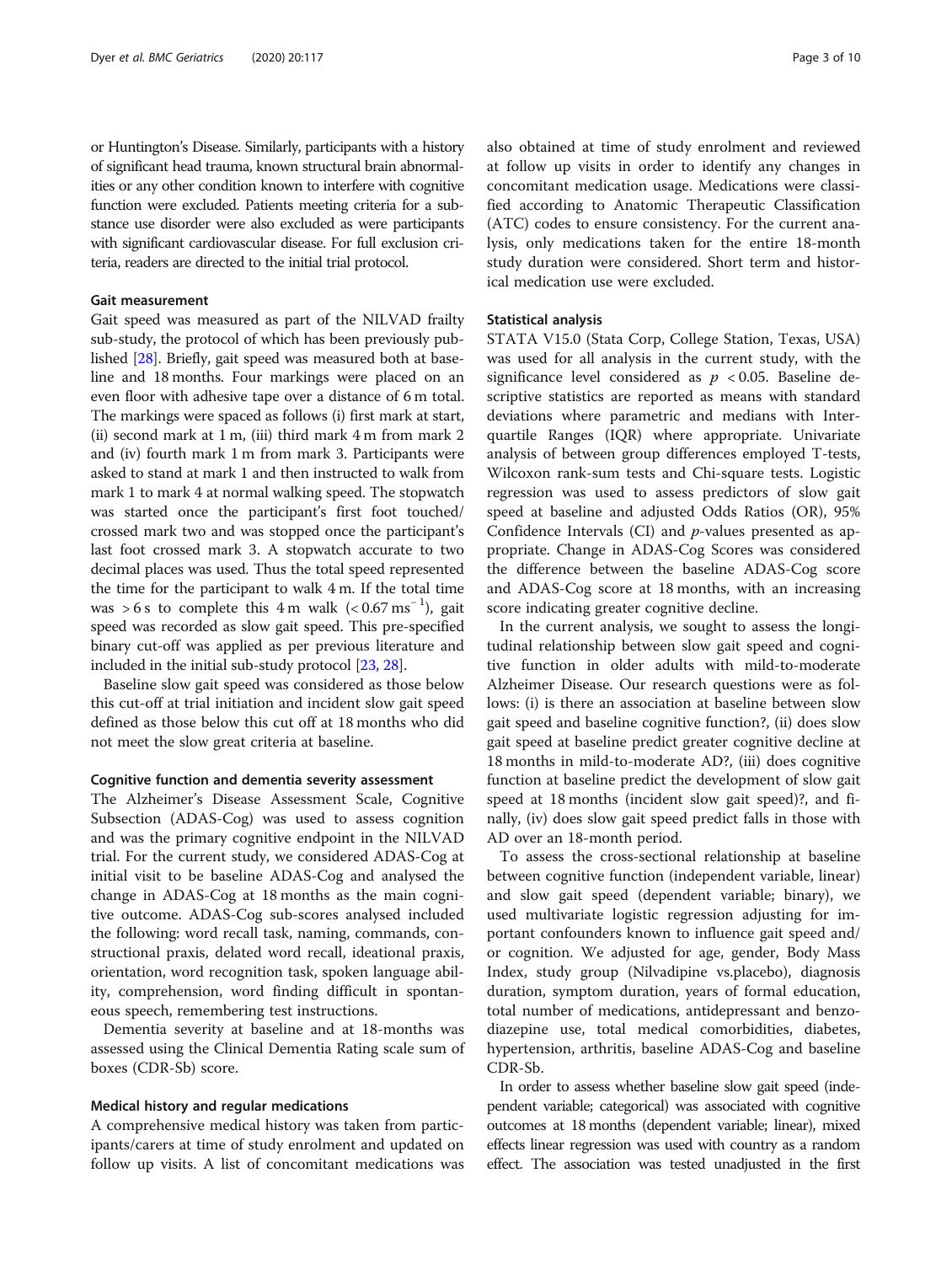instance (model 1). The association was then tested controlling for important demographic and AD-related covariates including baseline cognitive function (ADAS-Cog Score), age, gender, study arm, body mass index, years of formal education and diagnosis duration (model 2). Finally we incorporated total number of medical comorbidities and total number of medications (model 3).

For assessment of whether baseline cognition (independent variable; linear) was associated with incident slow gait speed (dependent variable; categorical), logistic regression was used Again the association was tested unadjusted followed by adjustment for baseline ADAS-Cog, age, gender, study arm, body mass index, years of formal education, diagnosis duration (model 2) followed by robust adjustment (model 3) for total number of medical conditions, diabetes mellitus, arthritis, total number of medications, antidepressant use and benzodiazepine use based on known impact on gait speed.

Finally, in order to assess the relationship between slow gait speed (independent variable; categorical) and falls (dependent variable; count), a Poisson regression was used, again unadjusted in the first instance, followed by adjustment for baseline ADAS-Cog, age, gender, study arm, body mass index, years of formal education, diagnosis duration (model 2) in addition to total medical comorbidities and total number of medications (model 3).

Analyses were then repeated by ADAS-Cog sub-scores for each task, with the number of errors on each task analysed by Poisson regression using the same covariates the above models. Finally, we repeated the above models using the CDR-Sb as the dependent variable in order to assess the relationship between slow gait speed and dementia severity at baseline at 18 months.

In all above analyses, the following data were categorical: gender, group (Nilvadipine vs. placebo), slow gait speed (present vs absent), antidepressant use (user vs non-user), benzodiazepine use (user vs non-user), diabetes (present vs absent), arthritis (present vs absent), hypertension (present vs absent). All other variables were continuous as detailed above.

## Results

### Participant characteristics

Of those randomized to either Nilvadipine or placebo at baseline ( $N = 511$ ), 465 participants had a gait speed measurement performed. Of these, 369 had full clinical and 18 month follow up data obtained including repeat gait speed and cognitive assessment at 18 months. This population constituted those included in the current analysis. Mean age of included participants was  $72.8 \pm 8.06$  and  $63.14\%$  $(N = 233/369)$  were female. Overall, 50.68%  $(N = 187/369)$ were assigned to the treatment group. Median duration of AD symptoms was 3.65 years (IQR: 2.26–5.18) and duration since diagnosis was 0.91 years (IQR: 0.42–2.12). At baseline, mean ADAS-Cog was 32.97 ± 9.81 and mean CDR-Sb was 4.82 ± 2.52.

## Baseline association between slow gait speed and cognition

At baseline, one-tenth (10.03%,  $N = 37/369$ ) of participants had slow gait speed defined as described above. On univariate analysis, those with slow gait speed were older, had a higher BMI, fewer years of education, greater number of total medications and comorbidities, poorer baseline cognition rated using the ADAS-Cog and greater dementia severity rated using the CDR-Sb (all  $p < 0.05$ , see Table [1](#page-4-0)). On multivariate analysis controlling for all covariates, increasing age (OR 1.10, 1.04–1.17,  $p < 0.001$ ) and poorer baseline cognition on the ADAS-Cog (OR 1.05, 1.01–1.09,  $p = 0.025$ ) were associated with greater risk of baseline slow gait speed (See Table [2\)](#page-4-0). Similarly, there was a nonsignificant statistical trend for greater dementia severity using the CDR-Sb as a predictor of slow gait speed under this model (OR 1.19, 0.98–1.45,  $p = 0.08$ ). On analysis of ADAS-Cog subset-scores, there were no specific associations between gait speed and separate cognitive domain subset-scores at 18 months.

## Change in ADAS-cog scores over 18 months

Overall, the mean ADAS-Cog in the included cohort increased by 8.87 ( $\pm$  9.18), indicating both a clinically significant cognitive decline [[31\]](#page-9-0) and a statistically significant progression (t =  $-18.56, p < 0.001$ ).

## Baseline slow gait speed and cognitive decline at 18 months

Unadjusted, there was no association between baseline slow gait speed and ADAS-Cog scores at 18 months ( $\beta$ : – 1.49,  $-4.61 - 1.63$ ,  $p = 0.35$ ). There was no association on controlling for baseline ADAS-Cog, age, gender, study arm, BMI, education and diagnosis duration ( $\beta$ : -0.63, - $3.69 - 2.42$ ,  $p = 0.69$ . Further, following further adjustment for important medical comorbidities and concomitant medication use, there was no association between baseline gait speed and ADAS-Cog scores at 18 months  $(\beta$ : − 0.80, − [3](#page-5-0).86 − 2.25, p = 0.69) (Table 3). Under the same models, there was no association between slow gait speed at baseline and CDR-Sb score at 18 months either unadjusted (β: 0.23, -0.79 - 1.24,  $p = 0.66$ ), or under model 2 ( $\beta$ : 0.11, -0.92 – 1.14,  $p = 0.84$ ) or model 3 ( $\beta$ : 0.16,  $-$  0.92  $-$  1.15,  $p = 0.83$ ).

## Baseline cognition and incident slow gait speed at 18 months

Overall, 14.09% ( $N = 52/369$ ) of participants with mild to moderate AD met the criteria for incident slow gait speed at 18 month follow up (having had normal gait speed at baseline). Overall, those participants meeting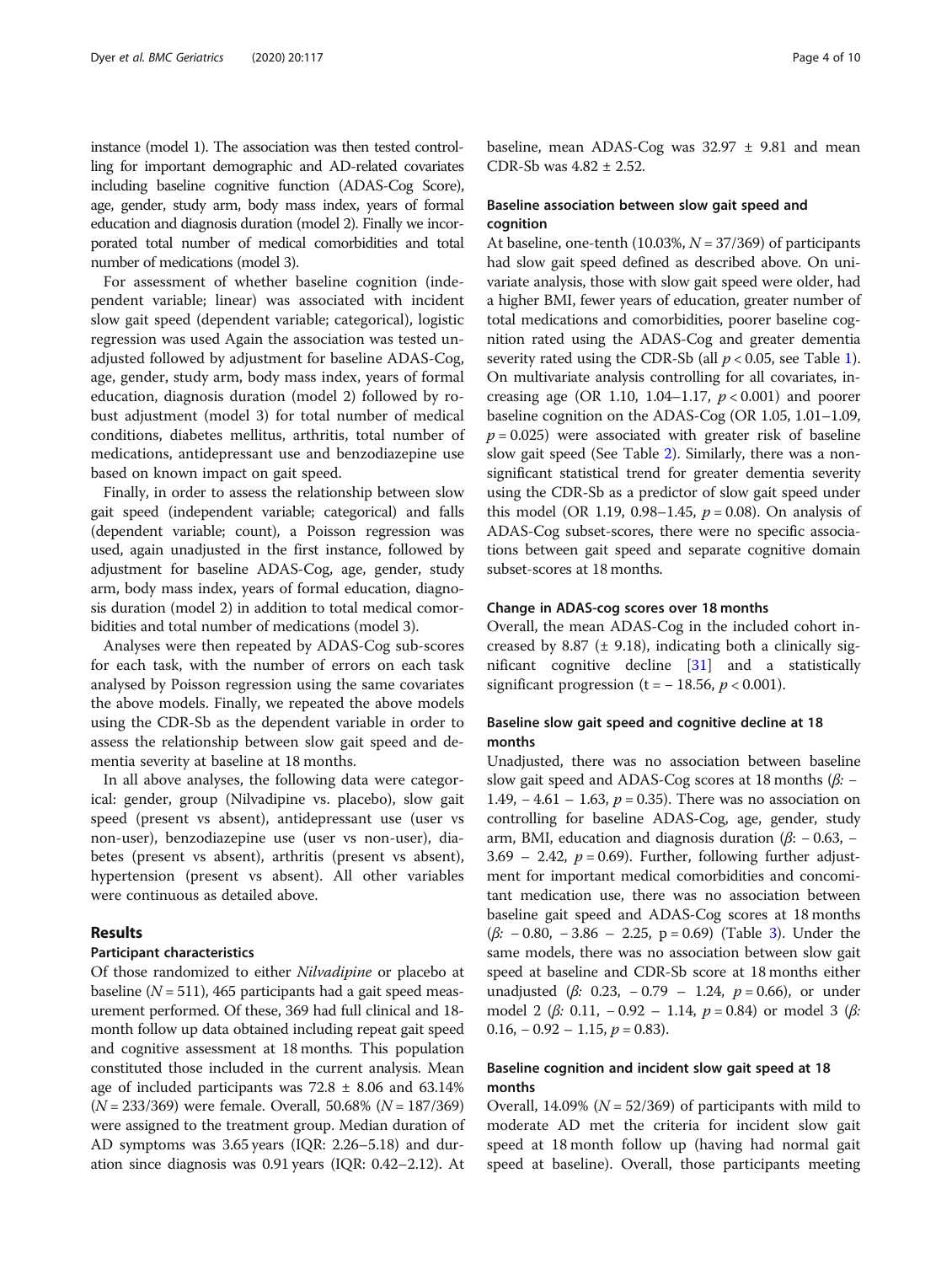<span id="page-4-0"></span>Table 1 Baseline Differences between Those with Mild to Moderate AD with Slow Gait Speed at Baseline and Those Without (Univariate Analysis). ADAS-Cog = Alzheimer Disease Assessment Scale – Cognitive Subsection; CDR-Sb: Clinical Dementia Rating, Sum of Boxes, BMI: Body Mass Index

| Characteristic                    | No Slow Gait Speed<br>$(N = 332)$ | Slow Gait Speed<br>$(N = 37)$ | P-Value    |
|-----------------------------------|-----------------------------------|-------------------------------|------------|
| Age, mean (SD)                    | 72.25 (8.02)                      | 77.68 (6.75)                  | $< 0.001*$ |
| Gender, female (%)                | 207 (62.35%)                      | 26 (70.27%)                   | 0.343      |
| BMI, mean (SD)                    | 25.44 (4.23)                      | 27.97 (5.56)                  | $0.005*$   |
| Group, nilvadipine (%)            | 169 (50.9%)                       | 18 (48.65%)                   | 0.795      |
| Diagnosis Duration, median (IQR)  | $0.90(0.43 - 2.22)$               | $1.01(0.48 - 1.71)$           | 0.687      |
| Symptom Duration, median (IQR)    | $3.69$ (2.20-5.25)                | 3.45 (2.50-4.28)              | 0.689      |
| Education, median (IQR)           | $16(14-18)$                       | $14(12-16)$                   | $0.003*$   |
| Total Medications, median (IQR)   | $5(3-6.5)$                        | $5(4-8)$                      | $0.022*$   |
| Antidepressant Use, N (%)         | 126 (37.95%)                      | 18 (48.65%)                   | 0.206      |
| Benzodiazepine Use, N (%)         | 40 (12.05%)                       | $3(8.11\%)$                   | 0.479      |
| Total Comorbidities, median (IQR) | $4(2-5)$                          | $4(3-6)$                      | $0.009*$   |
| Diabetes, N (%)                   | 22 (6.63%)                        | 5 (13.51%)                    | 0.297      |
| Hypertension, N (%)               | 94 (28.40%)                       | 14 (37.84%)                   | 0.232      |
| Arthritis, N (%)                  | 26 (7.83%)                        | 4(10.81)                      | 0.529      |
| Baseline ADAS-Cog, mean (SD)      | 32.49 (9.49)                      | 37.29 (11.56)                 | $0.002*$   |
| Baseline CDR-Sb, mean (SD)        | 4.67(2.44)                        | 6.13(2.84)                    | $0.004*$   |

Table 2 Multivariate Analysis of Slow Gait Speed at Baseline. At baseline, increasing age and poorer scores on the ADAS-Cog at baseline was associated with significantly greater likelihood of slow gait speed (dependent variable) at baseline. ADAS-Cog = Alzheimer Disease Assessment Scale – Cognitive Subsection; CDR-Sb: Clinical Dementia Rating, Sum of Boxes, BMI: Body Mass Index

| Characteristic             | OR (95% CI)         | $P$ -Value |
|----------------------------|---------------------|------------|
| Age                        | $1.10(1.04 - 1.17)$ | $< 0.001*$ |
| Gender                     | $1.14(0.47 - 2.75)$ | 0.773      |
| <b>BMI</b>                 | $1.08(0.99 - 1.16)$ | 0.078      |
| Group                      | $1.00(0.45 - 2.21)$ | 0.996      |
| Diagnosis Duration         | $0.88(0.64 - 1.20)$ | 0.417      |
| Symptom Duration           | $0.94(0.78 - 1.14)$ | 0.541      |
| Education (Years)          | $0.93(0.83 - 1.04)$ | 0.214      |
| <b>Total Medications</b>   | $1.07(0.91 - 1.25)$ | 0.421      |
| Antidepressant Use         | $1.53(0.69 - 3.41)$ | 0.298      |
| Benzodiazepine Use         | $0.36(0.07 - 1.60)$ | 0.178      |
| <b>Total Comorbidities</b> | $1.10(0.93 - 1.31)$ | 0.270      |
| <b>Diabetes</b>            | $0.96(0.30 - 3.11)$ | 0.951      |
| Hypertension               | 1.76 (0.77-3.98)    | 0.179      |
| Arthritis                  | $0.86(0.23 - 3.20)$ | 0.820      |
| Baseline ADAS-Cog          | $1.05(1.01 - 1.09)$ | $0.025*$   |
| Baseline CDR-Sb            | $1.19(0.98 - 1.45)$ | 0.081      |
|                            |                     |            |

criteria for incident slow gait speed had higher baseline ADAS-Cog scores, however this was not a statistically significant or clinically meaningful difference (36.47 +/− 9.44 vs  $36.08$  +/− 11.42, t = − 0.23, p = 0.82) [[31](#page-9-0)]. Unadjusted, ADAS-Cog score at baseline was associated with a greater likelihood of incident slow gait speed at 18 months (OR: 1.04, 1.01–1.07,  $p = 0.015$ ). This association persisted after controlling for age, gender, BMI, study group, years of education and diagnosis duration (OR: 1.04, 1.01–1.08,  $p = 0.009$ ). Further, after robust covariate adjustment for total medical comorbidities, diabetes, arthritis, total number of medications, benzodiazepines and antidepressant use, the association remained significant (OR: 1.04, 1.01– 1.08,  $p = 0.011$ ) (see Table [4\)](#page-5-0). Further, dementia severity at baseline rated using the CDR-Sb was significant under the same models with associations seen unadjusted (OR: 1.17, 1.05–1.30,  $p = 0.003$ ) in addition to under models 2 (OR: 1.16, 1.03–1.30,  $p = 0.018$ ) and 3 (OR: 1.15, 1.01–1.30,  $p =$ 0.031).

Cognitive Scores (ADAS-Cog) of those at baseline with baseline slow gait speed and normal gait speed in addition to those meeting criteria for incident slow gait speed are detailed below in Table [5.](#page-6-0)

## Baseline slow gait speed and incident falls over an 18 month duration

Overall, 57 (15.45%) participants experienced at least one fall over the 18 month duration of the trial. A small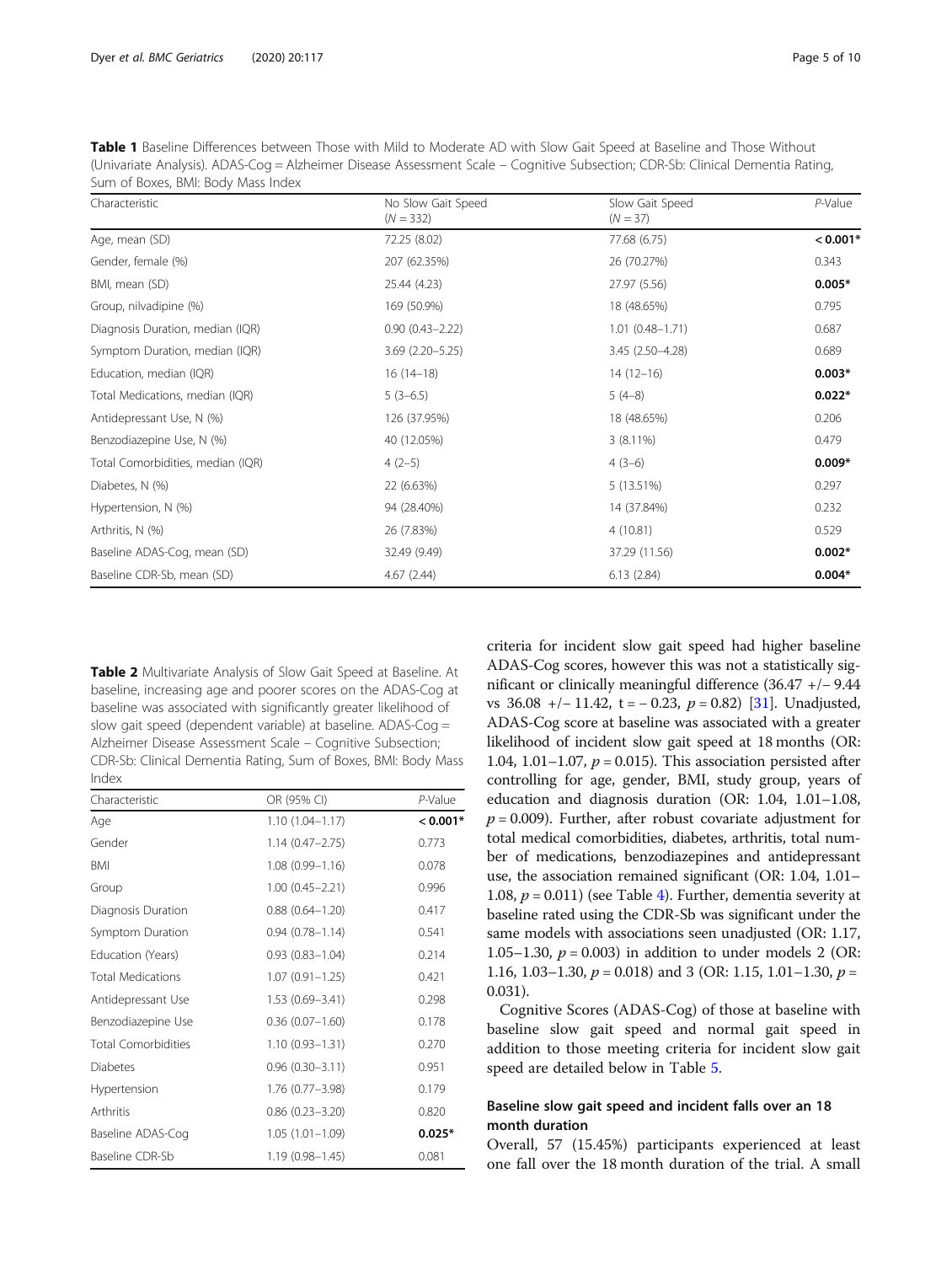<span id="page-5-0"></span>Table 3 Analysis of The Relationship Between Baseline Slow Gait Speed and Cognition at 18 Months (ADAS-Cog) in Mild to Moderate AD. Under unadjusted or adjusted models, there was no association between baseline slow gait speed and cognition at 18 months (dependent variable). ADAS-Cog = Alzheimer Disease Assessment Scale – Cognitive Subsection

| Predictor                  | Model 1                   |      | Model 2                       |            | Model 3                       |            |
|----------------------------|---------------------------|------|-------------------------------|------------|-------------------------------|------------|
|                            | $\beta$ -Coef (95% CI)    | P    | $\beta$ -Coef (95% CI)        | P          | $\beta$ Coef (95% CI)         | P          |
| Baseline Slow Gait Speed   | $-1.49$ ( $-4.61$ , 1.63) | 0.35 | $-0.63$ ( $-3.69$ , 2.42)     | 0.69       | $-0.80$ (-3.86, 2.25)         | 0.606      |
| Baseline ADAS-Cog          |                           |      | $0.22$ $(0.13, 0.31)$         | $< 0.001*$ | 0.22(0.13, 0.32)              | $< 0.001*$ |
| Age                        |                           |      | $-0.21$ $(-0.32, -0.10)$      | $< 0.001*$ | $-0.22$ ( $-0.34$ , $-0.10$ ) | $< 0.001*$ |
| Gender (Female)            |                           |      | $0.94 (-2.80, 0.92)$          | 0.321      | $0.97$ ( $-2.83$ , $0.90$ )   | 0.310      |
| Study Arm                  |                           |      | $-0.73$ ( $-2.49$ , 1.02)     | 0.414      | $-0.70$ ( $-2.46$ , 1.06)     | 0.437      |
| Body Mass Index            |                           |      | $-0.25$ ( $-0.46$ - $-0.04$ ) | $0.018*$   | $-0.27$ ( $-0.48$ - $-0.06$ ) | $0.011*$   |
| Education (Years)          |                           |      | $0.13 (-0.11 - 0.37)$         | 0.291      | $0.14 (-0.10 - 0.38)$         | 0.244      |
| Diagnosis Duration         |                           |      | $-0.67$ ( $-1.22$ $-0.12$ )   | 0.017      | $-0.68$ ( $-1.22$ $ -0.12$ )  | 0.015      |
| <b>Total Medications</b>   |                           |      |                               |            | $0.17 (-0.18 - 0.52)$         | 0.345      |
| <b>Total Comorbidities</b> |                           |      |                               |            | $0.08$ $(-0.33 - 0.49)$       | 0.697      |
|                            |                           |      |                               |            |                               |            |

minority, 21 (5.69%), experienced recurrent  $(>1)$  falls over the study period. Unadjusted, slow baseline gait speed was associated with increasing likelihood of falls (IRR: 3.18, 1.97–5.11,  $p < 0.001$ ). Controlling for demographic and baseline AD variables, this association persisted (IRR: 3.27, 1.96-5.50,  $p < 0.001$ ). Finally, after robust adjustment for important comorbidities and medications, the association remained significant (IRR: 3.48, 2.05–5.92,  $p < 0.001$ ). See Table [6](#page-6-0) for details. Under all models, slow gait speed was the strongest independent predictor of falls over the 18 month duration.

## **Discussion**

In this study of older adults mild-to-moderate AD, greater cognitive impairment at baseline was significantly associated with both baseline slow gait speed and incident slow gait speed at 18 months. There was no association between baseline slow gait speed and longitudinal cognitive performance at 18 months. This is despite a clinically meaningful cognitive decline experienced by the cohort overall (with the mean ADAS-Cog score increasing by a mean of 8.87 points) [32]. Further, slow gait speed at baseline was associated with a more

Table 4 Association between Baseline Cognition (ADAS-Cog) and incident Slow Gait Speed at 18 Months in Mild to Moderate AD. Under all models, baseline cognition was significantly associated with incident slow gait speed (dependent). ADAS-Cog = Alzheimer Disease Assessment Scale – Cognitive Subsection

| Predictor                  | Model 1           |          | Model 2             |            | Model 3             |            |
|----------------------------|-------------------|----------|---------------------|------------|---------------------|------------|
|                            | OR (95% CI)       | P        | OR (95% CI)         | P          | OR (95% CI)         | P          |
| Baseline ADAS-Cog          | 1.04 (1.01, 1.07) | $0.015*$ | $1.04(1.01 - 1.08)$ | $0.009*$   | $1.04(1.01 - 1.08)$ | $0.011*$   |
| Age                        |                   |          | $1.10(1.05 - 1.15)$ | $< 0.001*$ | $1.10(1.05 - 1.16)$ | $< 0.001*$ |
| Gender (Female)            |                   |          | $0.61(0.32 - 1.18)$ | 0.143      | $0.63(0.32 - 1.24)$ | 0.178      |
| Study Arm                  |                   |          | $0.82(0.44 - 1.54)$ | 0.534      | $0.70(0.37 - 1.36)$ | 0.294      |
| Body Mass Index            |                   |          | 1.09(1.01, 1.16)    | $0.023*$   | 1.10(1.02, 1.18)    | $0.014*$   |
| Education (Years)          |                   |          | $1.08(0.99 - 1.16)$ | 0.076      | $1.08(0.99 - 1.17)$ | 0.064      |
| Diagnosis Duration         |                   |          | $1.07(0.90 - 1.26)$ | 0.443      | $1.07(0.90 - 1.26)$ | 0.466      |
| <b>Total Comorbidities</b> |                   |          |                     |            | $0.96(0.82 - 1.11)$ | 0.531      |
| Diabetes Mellitus          |                   |          |                     |            | $0.41(0.11 - 1.59)$ | 0.195      |
| Arthritis                  |                   |          |                     |            | $0.54(0.14 - 2.10)$ | 0.373      |
| <b>Total Medications</b>   |                   |          |                     |            | $1.06(0.94 - 1.21)$ | 0.330      |
| Benzodiazepine Use         |                   |          |                     |            | $1.49(0.55 - 4.01)$ | 0.433      |
| Antidepressant Use         |                   |          |                     |            | $0.99(0.49 - 1.98)$ | 0.989      |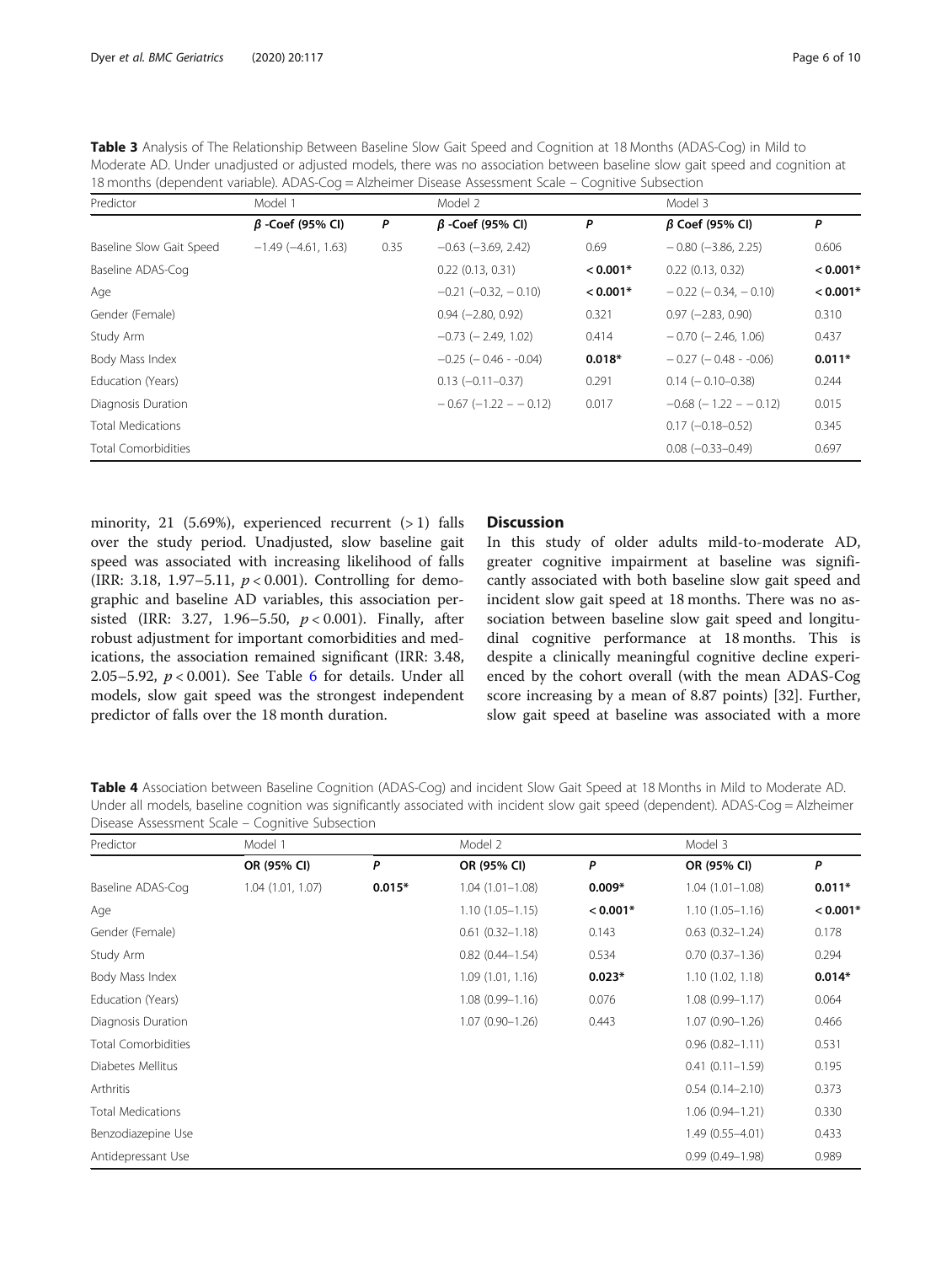<span id="page-6-0"></span>Table 5 Cognitive Scores (ADAS-Cog) at baseline and 18 months by Gait Speed Group at baseline and 18 Months in Mild to Moderate AD. Data presented as means with standard deviations. ADAS-Cog = Alzheimer Disease Assessment Scale – Cognitive Subsection

|                                        |                |                   |                   | Baseline Slow Gait Speed Incident Slow Gait Speed Normal Gait Speed at Baseline Normal Gait Speed at 18 Months |
|----------------------------------------|----------------|-------------------|-------------------|----------------------------------------------------------------------------------------------------------------|
| ADAS-Cog (Baseline)                    | 37.29 +/– 9.49 | 36.47 +/- 11.56   | $32.49 + (-9.49)$ | $36.08 +/- 11.42$                                                                                              |
| ADAS-Cog (18 Months) $44.70 +/- 16.01$ |                | $47.28 +/- 15.91$ | $41.53 +/- 14.43$ | $40.96 +/- 14.22$                                                                                              |

than threefold increased risk of falls over an 18 month period in those with mild to moderate AD. This is one of the first studies in the literature to assess the longitudinal relationship between slow gait speed and cognitive function in those with a diagnosis of AD

At baseline, the only significant predictors of slow gait speed were greater age and poorer cognition in multivariate analysis. This finding is noteworthy and is largely consistent with previous studies in the literature which have demonstrated a relationship between cognitive function and gait speed in a cross-sectional manner in those with AD  $[17-19]$  $[17-19]$  $[17-19]$  $[17-19]$ .

The lack of association between baseline slow gait speed and cognitive outcomes is of interest. The only previous study in mild to moderate dementia to assess gait speed and cognition in a longitudinal fashion similarly found no association in longitudinal analysis for general cognition, but found a positive association for particular cognitive sub-domains, namely executive function [\[21\]](#page-9-0). One of the reasons for the lack of association in the current study may be that gait was considered as a dichotomous variable based on a pre-specified cut-off. It may be the case that more subtle abnormalities in gait speed may correlate with

cognitive function and that such a stringent cut off may mask such an association. Nevertheless, it is possible that whilst slow gait speed may be a predictor of a later diagnosis of dementia, it may lose its predictive value once a diagnosis of dementia has been established.

One of the most interesting findings from the current analysis is the relationship between baseline cognitive function and incident slow gait speed over the duration of the study. Even in a fully adjusted model, baseline cognition was the strongest (apart from age) predictor of incident slow gait speed. This is particularly interesting given that 14% of the participants with normal gait speed at baseline converted to slow gait speed (incident slow gait speed). Thus, this may represent a subpopulation within those with mild-to-moderate AD who may be particularly vulnerable to adverse consequences.

The association between baseline slow gait speed and incident falls is particularly stark. Baseline slow gait speed was associated with a greater than threefold increased risk in incident falls over the 18 month study period. Indeed, baseline slow gait speed was the strongest predictor of incident falls under a fully adjusted model. This is particularly pertinent given that more

Table 6 Association between Baseline Slow Gait Speed and Falls at 18 Months in Mild to Moderate AD. Under all models, slow gait speed was significantly associated with falls (dependent variable) risk at 18 months. ADAS-Cog = Alzheimer Disease Assessment Scale – Cognitive Subsection

| Predictor                  | Model 1             |         | Model 2             |            | Model 3             |            |
|----------------------------|---------------------|---------|---------------------|------------|---------------------|------------|
|                            | IRR (95% CI)        | P       | IRR (95% CI)        | P          | IRR (95% CI)        | P          |
| Baseline Slow Gait Speed   | $3.18(1.97 - 5.11)$ | < 0.001 | 3.27 (1.96-5.50)    | $< 0.001*$ | 3.09 (1.82-5.22)    | $< 0.001*$ |
| Baseline ADAS-Cog          |                     |         | $0.95(0.92 - 0.97)$ | $0.001*$   | $0.95(0.92 - 0.98)$ | $0.001*$   |
| Age                        |                     |         | $1.07(1.04 - 1.10)$ | $< 0.001*$ | $1.07(1.03 - 1.10)$ | $< 0.001*$ |
| Gender (Female)            |                     |         | $1.90(1.15 - 3.11)$ | $0.012*$   | $1.60(0.97 - 2.65)$ | 0.068      |
| Study Arm                  |                     |         | $1.20(0.78 - 1.83)$ | 0.409      | $1.32(0.85 - 2.06)$ | 0.218      |
| Body Mass Index            |                     |         | 0.98(0.94, 1.03)    | 0.489      | $0.96(0.92 - 1.01)$ | 0.149      |
| Education (Years)          |                     |         | $1.07(1.01 - 1.12)$ | $0.021*$   | $1.10(1.04 - 1.15)$ | $0.001*$   |
| Diagnosis Duration         |                     |         | $1.02(0.88 - 1.17)$ | 0.816      | $0.96(0.84 - 1.11)$ | 0.612      |
| <b>Total Comorbidities</b> |                     |         |                     |            | $0.97(0.88 - 1.07)$ | 0.527      |
| Diabetes Mellitus          |                     |         |                     |            | $1.73(0.85 - 3.51)$ | 0.128      |
| Arthritis                  |                     |         |                     |            | 2.19 (1.19-4.04)    | $0.012*$   |
| <b>Total Medications</b>   |                     |         |                     |            | $1.03(0.95 - 1.12)$ | 0.490      |
| Benzodiazepine Use         |                     |         |                     |            | $1.05(1.04 - 3.64)$ | $0.036*$   |
| Antidepressant Use         |                     |         |                     |            | $0.67(0.41 - 1.07)$ | 0.096      |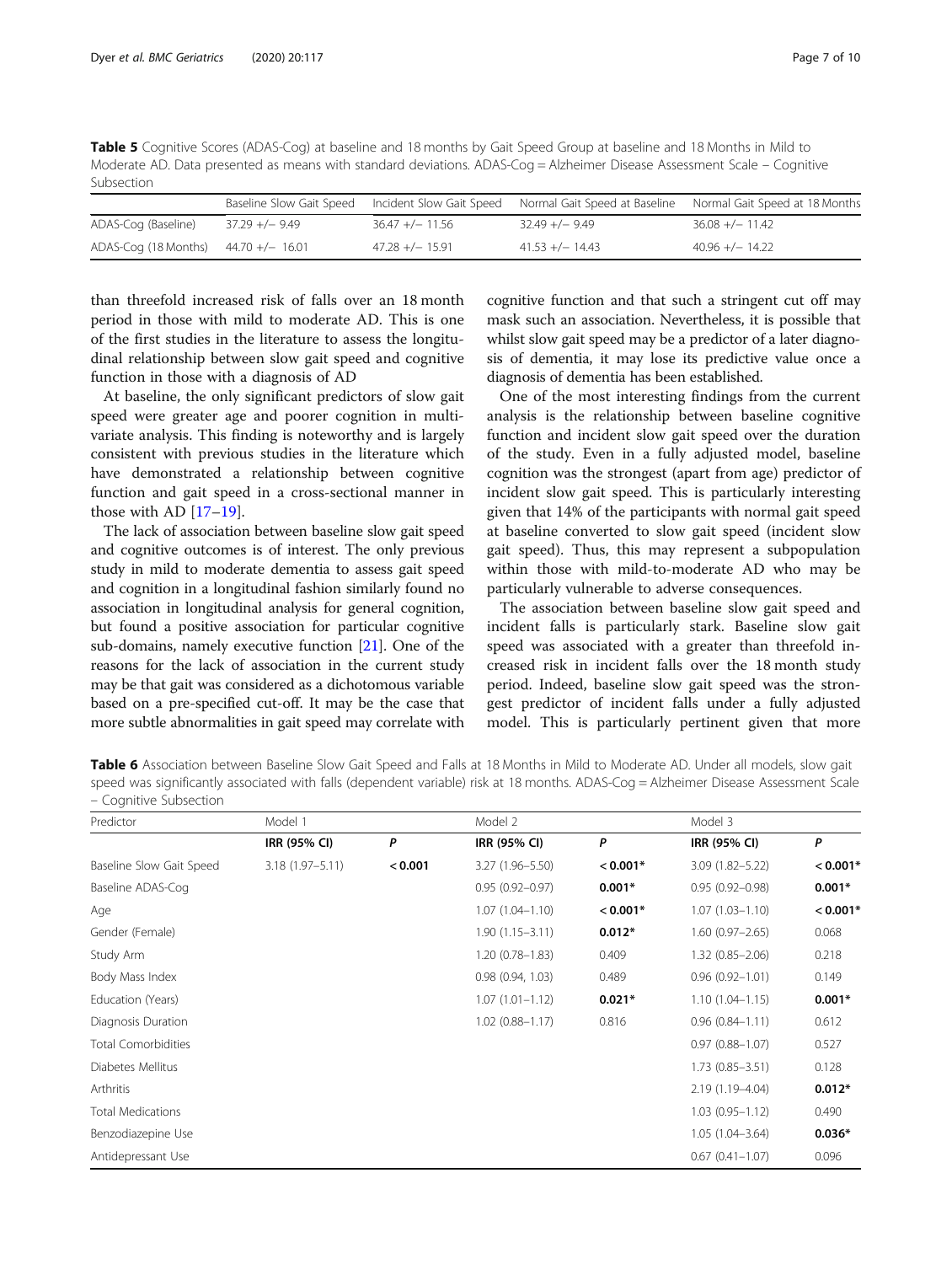than 15% of the participants with mild to moderate AD experienced at least one fall over the study period. Targeted interventions for falls prevention focussed on those with AD and slow gait speed are warranted and slow gait speed may be a way to select those with mild to moderate AD who are particularly vulnerable to experiencing falls, given the adverse consequences of falls in such a cohort [[23](#page-9-0)].

An important consideration in the present study is the nature of the included cohort. Notably, patients with other neurological disorders such as Parkinson's Disease were excluded. Further, patients with a significant cardiac history, previous stroke etc. were all excluded. Thus, the cohort of included patients had fewer comorbidities which may impair cognition than in other naturalistic studies. This enhances the current study in assessing the relationship between gait and cognition specifically in mild-to-moderate AD.

Other strengths of this study include its international nature as well as the high fidelity of follow up in included patients and the large amount of clinical and medical history data available. This enabled us to control for other causes of gait disorders such as arthritis and diabetes in our analysis. Further, it enabled us to include the effects of certain medications on incident slow gait speed and falls, such as benzodiazepines, which have been previously linked with falls in this vulnerable population [[32\]](#page-9-0).

Our study has several limitations. Principal amongst these is the fact that gait was assessed as a binary variable. Applying such a stringent cut-off in a dichotomous fashion may not produce the same results as analysis repeated with gait speed as a continuous variable in meters per second for instance. However, in the current study we were limited by the fact that gait speed was recorded as an individual binary variable and not a specific speed in metres per second. This may introduce less accuracy into our results than more detailed recording of gait speeds. Future longitudinal studies should examine the intricacies of the gait-cognition relationship in those with a diagnosis of dementia. A further limitation of the current study is that gait and cognition was only considered over an 18 month period. Such a period may be too short to demonstrate the relationship between gait speed and cognition. Previous studies in the literature have demonstrated a relationship over a longer period of time and we cannot rule out that following this cohort for a longer period of time may demonstrate a significant relationship between baseline gait speed and cognition at follow-up.

In conclusion, we demonstrate a significant baseline association between cognition and slow gait speed in a large cohort of participants with mild to moderate Alzheimer Disease. Poorer baseline cognition was associated with incident slow gait speed over 18 months. However, there was no association between baseline slow gait speed and cognition at follow-up. We also report a significant increase in falls risk over an 18 month period in those with baseline slow gait speed. Further studies should continue to explore the nature of the gaitcognition relationship specifically in those with Alzheimer Disease in helping to tease out which patients may be particularly vulnerable to further cognitive decline and adverse health outcomes.

#### **Abbreviations**

AD: Alzheimer Disease; ADAS-Cog: Alzheimer's Disease Assessment Scale, Cognitive Subsection; ATC: Anatomic Therapeutic Classification; BMI: Body Mass Index; CDR-Sb: Clinical Dementia Rating, Sum of Boxes; MCI: Mild Cognitive Impairment; NINCDS-ADRDA for AD: National Institute of Neurological and Communicative Disorders and Stroke/Alzheimer's Disease Criteria; NILVAD: A European Multicentre Double Blind-Placebo Controlled Phase III Trial of Nilvadipine in Mild-to-Moderate Alzheimer's Disease

#### Acknowledgements

#### NILVAD Study Group.

Brian Lawlor, Mercer's Institute for Research on Ageing, St. James's Hospital and Department of Medical Gerontology, Trinity College, Dublin, Ireland; Ricardo Segurado, CSTAR and School of Public Health, Physiotherapy and Sport Science, University College Dublin (UCD), Dublin, Ireland; Sean Kennelly, Department of Age Related Healthcare, Tallaght Hospital, Dublin 24 and Department of Medical Gerontology, Trinity College Dublin; Marcel G. M. Olde Rikkert, Department of Geriatric Medicine, Radboud umc Alzheimer Center, Donders Institute of Medical Neurosciences, Radboudumc, Nijmegen, the Netherlands; Robert Howard, Division of Psychiatry, University College London and King's College London; Florence Pasquier, CHU Lille, Univ. Lille, DISTALZ Laboratory of Excellence, F-59000 Lille, France; Anne Bo¨rjesson-Hanson, Department of Psychiatry and Neurochemistry, Institute of Neuroscience and Physiology, Sahlgrenska Academy, University of Gothenburg; Magda Tsolaki, Papanikolaou General Hospital of Thessaloniki, Greece; Ugo Lucca, Laboratory of Geriatric Neuropsychiatry, IRCCS Istituto di Ricerche Farmacologiche Mario Negri, Milano, Italy; D. William Molloy, University College Cork Centre for Gerontology and Rehabilitation, Cork, Ireland; Robert Coen, Mercer's Institute for Research on Ageing, St. James's Hospital, Dublin, Ireland; Matthias W. Riepe, Department of Geriatrics and Old Age Psychiatry, Psychiatry II, Ulm University at BKH Gu¨nzburg, Germany; Ja'nos Ka'lma'n, Department of Psychiatry, University of Szeged, Hungary; Rose Anne Kenny, Department of Medical Gerontology, Trinity College Dublin (TCD), Dublin, Ireland; Fiona Cregg, Department of Medical Gerontology, Trinity College Dublin (TCD), Dublin, Ireland; Sarah O'Dwyer, Mercer's Institute for Research on Ageing, St. James's Hospital, Dublin, Ireland; Cathal Walsh, Health Research Institute and MACSI, Department of Mathematics and Statistics, University of Limerick, Ireland; Jessica Adams, Department of Old Age Psychiatry, King's College London; Rita Banzi, Laboratory of Geriatric Neuropsychiatry, IRCCS Istituto di Ricerche Farmacologiche Mario Negri, Milano, Italy; Laetitia Breuilh, CHU Lille, Univ. Lille, DISTALZ Laboratory of Excellence, F-59000 Lille, France; Leslie Daly, CSTAR and School of Public Health, Physiotherapy and Sport Science, University College Dublin (UCD), Dublin, Ireland; Suzanne Hendrix, Pentara Corporation, 2180 Claybourne Avenue, Salt Lake City, Utah; Paul Aisen, Department of Neurology, University of Southern California; Siobhan Gaynor, Molecular Medicine Ireland (MMI), Dublin, Ireland; Ali Sheikhi, Health Research Institute and MACSI, Department of Mathematics and Statistics, University of Limerick, Ireland; Diana G. Taekema, Department of Geriatric Medicine, Rijnstate Hospital, Arnhem, the Netherlands; Frans R. Verhey, Department of Psychiatry and Neuropsychology, School of Mental Health and Neuroscience, Alzheimer Center Limburg, Maastricht University, Maastricht, the Netherlands; Raffaello Nemni, IRCCS Don Gnocchi Foundation-University of Milan, Italy; Flavio Nobili, Dept. of Neuroscience (DINOGMI), University of Genoa, and IRCCS AOU Polyclinic, Hospital San Martino, Genoa, Italy; Massimo Franceschi, Neurology Department, Multimedica, Castellanza, Italy; Giovanni Frisoni, Centro San Giovanni di Dio—IRCCS Fatebenefratelli, Brescia, Italy; Orazio Zanetti, Centro San Giovanni di Dio—IRCCS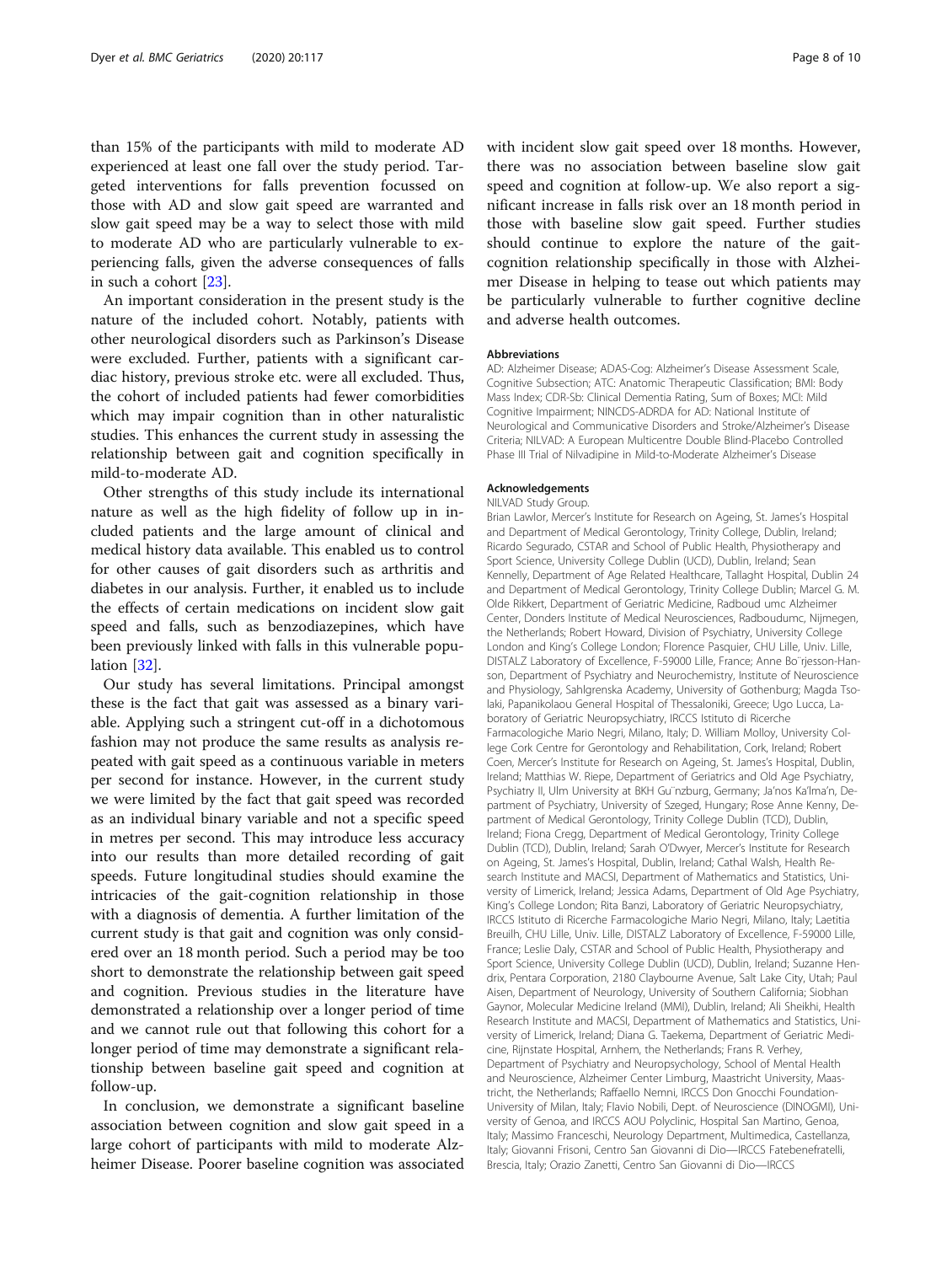<span id="page-8-0"></span>Fatebenefratelli, Brescia, Italy; Anastasia Konsta, Aristotle University of Thessaloniki (AUTH), First Psychiatric Department, Papageorgiou General Hospital, Greece; Orologas Anastasios, Ahepa University General Hospital of Thessaloniki, Greece; Styliani Nenopoulou, Papanikolaou General Hospital of Thessaloniki, Greece; Fani Tsolaki-Tagaraki, Papanikolaou General Hospital of Thessaloniki, Greece; Magdolna Pakaski, Department of Psychiatry, University of Szeged, Hungary; Olivier Dereeper, Centre Hospitalier de Calais, France; Vincent de la Sayette, Centre Hospitalier Universitaire de Caen, France; Olivier Se′ne'chal, Centre Hospitalier de Lens, France; Isabelle Lavenu, Centre Hospitalier de Be′thune, France; Agnès Devendeville, Centre Hospitalier Universitaire d'Amiens, France; Gauthier Calais, Groupement des Hoˆpitaux de l'Institut Catholique de Lille (GHICL), France; Fiona Crawford, Archer Pharmaceuticals, Sarasota, Florida, and Roskamp Institute, Sarasota, Florida; Michael Mullan, Archer Pharmaceuticals, Sarasota, Florida, and Roskamp Institute, Sarasota, Florida, Pauline Aalten, PhD, Department of Psychiatry and Neuropsychology, School of Mental Health and Neurosciences, Alzheimer Center Limburg, Maastricht University, Maastricht, the Netherlands; Maria A. Berglund, RN, Sahlgrenska University Hospital, Gothenburg, Sweden; Jurgen A. Claassen MD, PhD, Department of Geriatric Medicine, Radboudumc Alzheimer Center, Donders Institute of Medical Neurosciences, Radboudumc, Nijmegen, the Netherlands; Rianne A. De Heus, MSc, Department of Geriatric Medicine, Radboudumc Alzheimer Center, Donders Institute of Medical Neurosciences, Radboudumc, Nijmegen, the Netherlands; Daan L. K. De Jong, MSc, Department of Geriatric Medicine, Radboudumc Alzheimer Center, Donders Institute of Medical Neurosciences, Radboudumc, Nijmegen, the Netherlands; Olivier Godefroy, MD, PhD, Centre Hospitalier Universitaire d'Amiens, France; Siobhan Hutchinson, MD, St. James's Hospital, Dublin, Ireland; Aikaterini Ioannou, MD, 1st Department of Neurology, Ahepa University General Hospital, Aristotle University of Thessaloniki, Greece; Michael Jonsson, MD, PhD, Department of Psychiatry and Neurochemistry, Institute of Neuroscience and Physiology, Sahlgrenska Academy, University of Gothenburg, Sweden; Annette Kent, PhD, Trinity College Dublin (TCD), Dublin, Ireland; Ju¨rgen Kern MD, PhD, Department of Psychiatry and Neurochemistry, Institute of Neuroscience and Physiology, Sahlgrenska Academy, University of Gothenburg, Sweden; Petros Nemtsas MD, PhD, 1st Department of Neurology, Ahepa University General Hospital, Aristotle University of Thessaloniki, Greece; Minoa-Kalliopi Panidou, BSc, MA, 1st Department of Neurology, Ahepa University General Hospital, Aristotle University of Thessaloniki, Greece; Laila Abdullah, PhD, Roskamp Institute, Sarasota, Florida; Daniel Paris, PhD, Roskamp Institute, Sarasota, Florida; Angelina M. Santoso, MD, MSc, Department of Geriatric Medicine, Radboudumc Alzheimer Center, Donders Institute of Medical Neurosciences, Radboudumc, Nijmegen, the Netherlands; Gerrita J. van Spijker, MSc, Department of Geriatric Medicine, Radboudumc Alzheimer Center, Donders Institute of Medical Neurosciences, Radboudumc, Nijmegen, the Netherlands; Martha Spiliotou MD, PhD, 1st Department of Neurology, Ahepa University General Hospital, Aristotle University of Thessaloniki, Greece; Georgia Thomoglou, BSc, 1st Department of Neurology, Ahepa University General Hospital, Aristotle University of Thessaloniki, Greece; and Anders Wallin, MD, Department of Psychiatry and Neurochemistry, Institute of Neuroscience and Physiology, Sahlgrenska Academy, University of Gothenburg, Sweden.

#### Authors' contributions

AHD, BL, SPK: Conception and Design of Secondary Analysis, Statistical Analysis of Results and Writing/Revising the final manuscript. NILVAD Study Group (Principal Investigatory: BL): Design, analysis and conduct of the NILVAD clinical trial. The author(s) read and approved the final manuscript.

#### Funding

Funding from the NILVAD study was from the European Commission Framework 7 Programme Health Theme Collaborative Project (grant 279093; PI: Brian Lawlor). The funding agency had no role in the design, recruitment, conduct and data collection of the clinical trial and no input in the analysis, interpretation of data and presentation of primary/secondary trial results.

### Availability of data and materials

Due to the chance of individual participant identification in the current trial, data is not publicly available. Requests to obtain anonymised study data can be addressed to [dyera@tcd.ie](mailto:dyera@tcd.ie)

## Ethics approval and consent to participate

Ethical approval for the trial was granted from the appropriate National Competent Authorities, Independent Ethics Committees and Institutional Review Boards for all study sites. Ethical Approval for the study also included secondary analysis of NILVAD study data. Written consent was obtained from each participant/caregiver. Individual ethics committees that approved the original trial protocol are as follows: Comite de Protection des Personnes Nord Ouest III, Scientific Council of Papanikolaou Hospital Thessaloniki, Radbound Universitar Medisch Centrum, Concernstaf Kwaliteit en Veiligheid Comissie Mensgebonden Onderzoek Regio Arnhem-Nijmegen, Medical Research Council Ethics Committee for Clinical Pharmacology (KFEB), Comitato Etico Istituzioni Ospedaliere Cattoliche (CEIOC), Comitato Etico IRCCS Multi-Medica, Camitato Ethico dell'Aienda Ospedalier a Universitaria S Martino di Genova, Comitato Etico Regione Liguria, Comitato Etico Fondaione Don Carlo Gnocchi.

#### Consent for publication

Not applicable.

#### Competing interests

The authors declare that they have no competing interests.

#### Author details

<sup>1</sup>Department of Age-Related Healthcare, Tallaght University Hospital, Dublin, Ireland. <sup>2</sup>Department of Medical Gerontology, School of Medicine, Trinity College Dublin, Dublin 2, Ireland. <sup>3</sup>Mercer's Institute for Research on Ageing St James's Hospital, Dublin, Ireland.

## Received: 9 July 2019 Accepted: 23 March 2020<br>Published online: 30 March 2020

#### References

- Puvill T, Lindenberg J, Gussekloo J, de AJM C, Slaets JP, RGJ W. Associations of various health-ratings with geriatric giants, mortality and life satisfaction in older people. PLoS ONE. 2016;11. [https://doi.org/10.1371/journal.pone.](https://doi.org/10.1371/journal.pone.0163499) [0163499.](https://doi.org/10.1371/journal.pone.0163499)
- 2. Briggs R, O'Neill D. Vascular Gait Dyspraxia. Clin Med (Lond). 2014;14(2):200–2.
- 3. Liston R, Mickelborough J, Bene J, Tallis R. A new classification of higher level gait disorders in patients with cerebral multi-infarct states. Age Ageing. 2003;32:252–8.
- 4. Verghese J, LeValley A, Hall CB, Katz MJ, Ambrose AF, Lipton RB Epidemiology of gait disorders in community-residing older adults. J Am Geriatr Soc. 2006;54:255–61.
- 5. Cesari M, Kritchevsky SB, Penninx BW, Nicklas BJ, Simonsick EM, Newman AB, et al. Prognostic value of usual gait speed in well-functioning older people—results from the Health, Aging and Body Composition Study. J Am Geriatr Soc. 2005;53:1675–80 7.
- 6. Montero-Odasso M, Schapira M, Soriano ER, Varela M, Kaplan R, Camera LA, et al. Gait velocity as a single predictor of adverse events in healthy seniors aged 75 years and older. J Gerontol A Biol Sci Med Sci. 2005;60:1304–9.
- 7. Verghese J, Wang C, Lipton RB, Holtzer R, Xiaonan X. Quantitative gait dysfunction and risk of cognitive decline and dementia. J Neurol Neurosurg Psychiatry. 2007;78:929–35.
- 8. Aditya BS, Sharma JC, Allen SC, Vassallo M. Predictors of a nursing home placement from a non-acute geriatric hospital. Clin Rehabil. 2003;17:108–13.
- 9. Wilson RS, Schneider JA, Beckett LA, Evans DA, Bennett DA. Progression of gait disorder and rigidity and risk of death in older persons. Neurology. 2002;58:1815–9.
- 10. Hackett RA, Davies-Kershaw H, Orrell CD, Steptoe A. Walking Speed, cognitive Function, and Dementia risk in the English Longitudinal Study of Ageing. 2018;66:1270–5.
- 11. Dumurgier J, Artaud F, Touraine C, Rouaud O, Tavemier B, Dufouil C, et al. Gait speed and decline in gait speed as predictors of incident dementia. J Gerontol A Biol Sci Med Sci. 2017;72A:655–61.
- 12. Welmer A-K, Rizzuto D, Qiu C, Caracciolo B, Laukka EJ. Walking speed, processing speed, and dementia: A population-based longitudinal study. J Gerontol A Biol Sci Med Sci. 2014;69A:1503–10 12.
- 13. Taniguchi Y, Kitamura A, Seino S, Murayama H, Amano H, Nofuji Y, et al. Gait performance trajectories and incident disabling dementia among community-dwelling older Japanese. J Am Med Dir Assoc. 2017;18(2):192. e13–20.